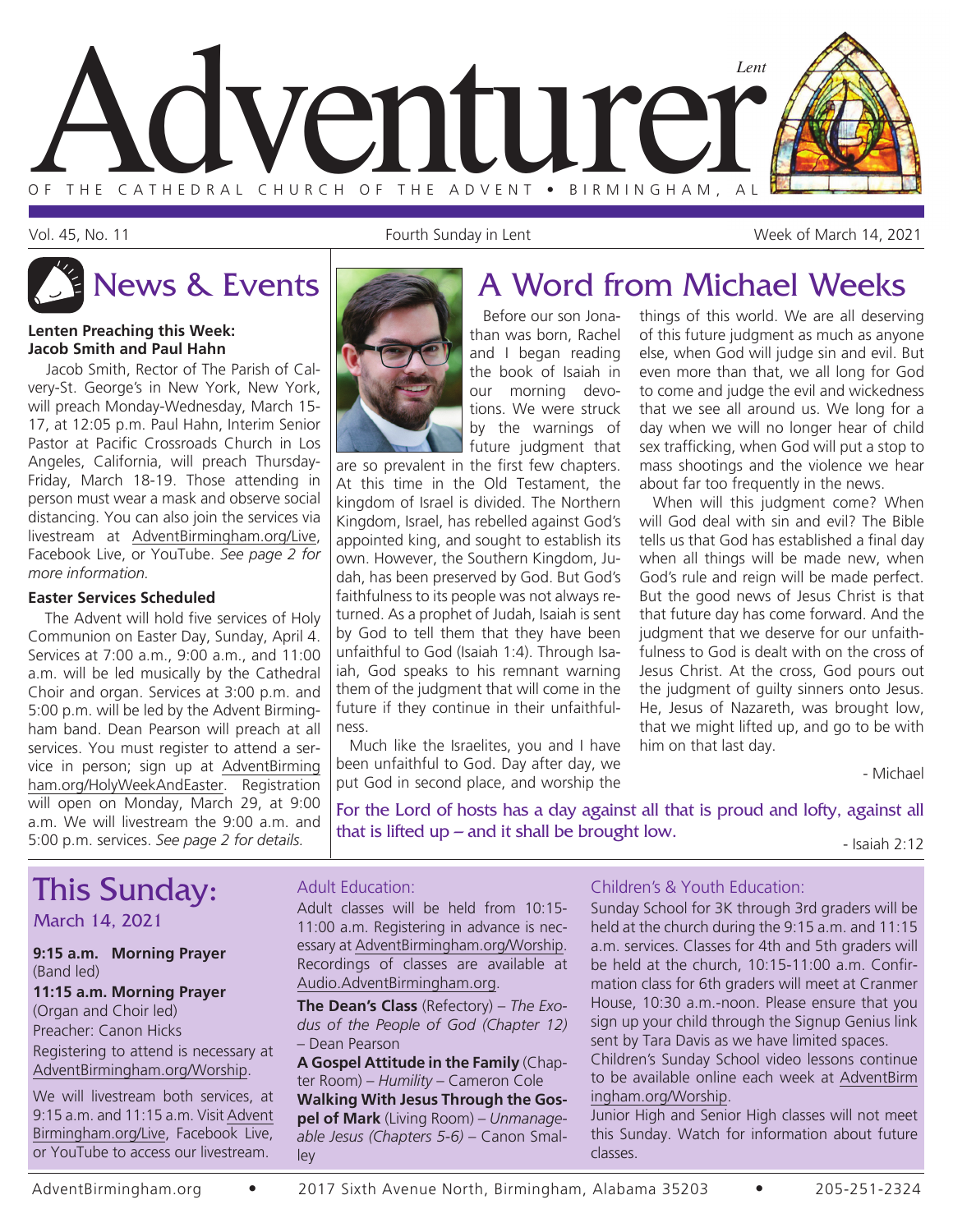

## GET INVOLVED! SEE WHAT'S GOING ON!

## worship

#### Lenten Preaching Series

The Lenten Preaching service is held 12:05-12:30 p.m. every weekday during Lent. Our series looks different this year, but we hope you will join us as often as you are able. Join us in person, via livestream (AdventBirmingham.org/Live, Facebook Live, or You-Tube), or by listening to the audio posted online (Audio.AdventBir mingham.org). Those attending in person must wear a mask and observe social distancing.

#### Lenten Preachers this Week

#### **Jacob Smith Returns to Preach Monday-Wednesday**



Jacob Smith is the Rector of The Parish of Calvary-St. George's in New York, New York. Born in the Navajo Reservation, he was raised in Yuma, Arizona. He graduated from the University of Arizona with a B.A. in History, with an emphasis in Near Eastern Studies. Before his call to the priesthood, he served in youth ministry. He earned an M.Div. degree from Trinity School for Ministry.

An old friend of the Advent, Mr. Smith was a founding board member

of Mockingbird Ministries, and is a regular contributor to its website and conferences. He is the co-host of *Same Old Song*, the Mockingbird lectionary podcast designed to help pastors preach the gospel throughout the lectionary. He is married to Melina, and they have two children.

#### **Paul Hahn in the Pulpit Thursday and Friday**



Paul Hahn is Interim Senior Pastor of Pacific Crossroads Church in Los Angeles, California. Before his call to Pacific Crossroads, he served as Coordinator of Mission to North America (MNA) , the Presbyterian Church in America's agency giving leadership and direction to church planting, renewal, and missional partnerships throughout the United States and Canada.

A native of Lakeland, Florida, Mr. Hahn holds degrees from Yale University and Reformed

Theological Seminary. Between college and seminary he spent two years on staff with Cru/Athletes in Action, and planted the AIA chapter at the University of Florida. He served as RUF Campus Minister at Auburn University from 1990-1994. He planted churches in Austin, Texas, and Knoxville, Tennessee, and has coached numerous church planters and pastors as a founding partner of Flourish Coaching. He and his wife Fran have four adult children and two granddaughters.

#### **Lectionary**

*Sunday, March 14:* Psalm 107:1-3, 17-22 • Numbers 21:4-9 Ephesians 2:1-10 • John 3:14-21

#### Holy Week and Easter Services

#### **Services Set for Maundy Thursday, Good Friday, and Easter Day**

Here is the schedule:

#### **Maundy Thursday, April 1**

6:00 p.m. Holy Communion

Preacher: Michael Weeks • Music led by the Cathedral Choir and organ • Service livestreamed on AdventBirming ham.org/Live • Nursery for ages 18 months-4K

#### **Good Friday, April 2**

12:00 noon The Liturgy for Good Friday

Preacher: Dean Pearson • Music led by the Cathedral Choir and organ • Service livestreamed on AdventBirmingham. org/Live • Nursery for ages 18 months-4K

#### **Easter Day, Sunday, April 4**

7:00 a.m. Holy Communion

Preacher: Dean Pearson • Music led by the Cathedral Choir and organ • No Nursery

9:00 a.m. Holy Communion

Preacher: Dean Pearson • Music led by the Cathedral Choir and organ • Service livestreamed on AdventBirmingham. org/Live • Nursery for ages 18 months-2 years • Children's Program for 3K and 4K

11:00 a.m. Holy Communion

Preacher: Dean Pearson • Music led by the Cathedral Choir and organ • Nursery for ages 18 months-4K

#### 3:00 p.m. Holy Communion

Preacher: Dean Pearson • Music led by the Advent Birmingham band • Nursery for ages 18 months-4K

5:00 p.m. Holy Communion

Preacher: Dean Pearson • Music led by the Advent Birmingham band • Service livestreamed on AdventBirmingham. org/Live • Nursery for ages 18 months-4K

You must register to attend any of these services in person; sign up at AdventBirmingham.org/HolyWeekAndEaster. Registration will open on Monday, March 29, at 9:00 a.m. Please wear a mask and observe social distancing.

Registration for the Nursery and Easter Children's Program will be required through a link emailed by Tara Davis. Sign-up emails will be sent on Monday, March 29, at 9:00 a.m. Contact Tara (Tara@CathedralAdvent.com) for more information.

On Easter, we encourage children to bring flowers to adorn the cross on 20th Street near the steps into the Nave. We ask that parents assist their children in flowering the cross before or after the services.

You can see a list of FAQs (Frequently Asked Questions) at AdventBirmingham.org/HolyWeekAndEaster.

**Pastoral Notice:** If you are going into the hospital, have need of prayer or counsel, or have a family member unable to attend church, please call the Pastoral Care Office at 205-226-3500.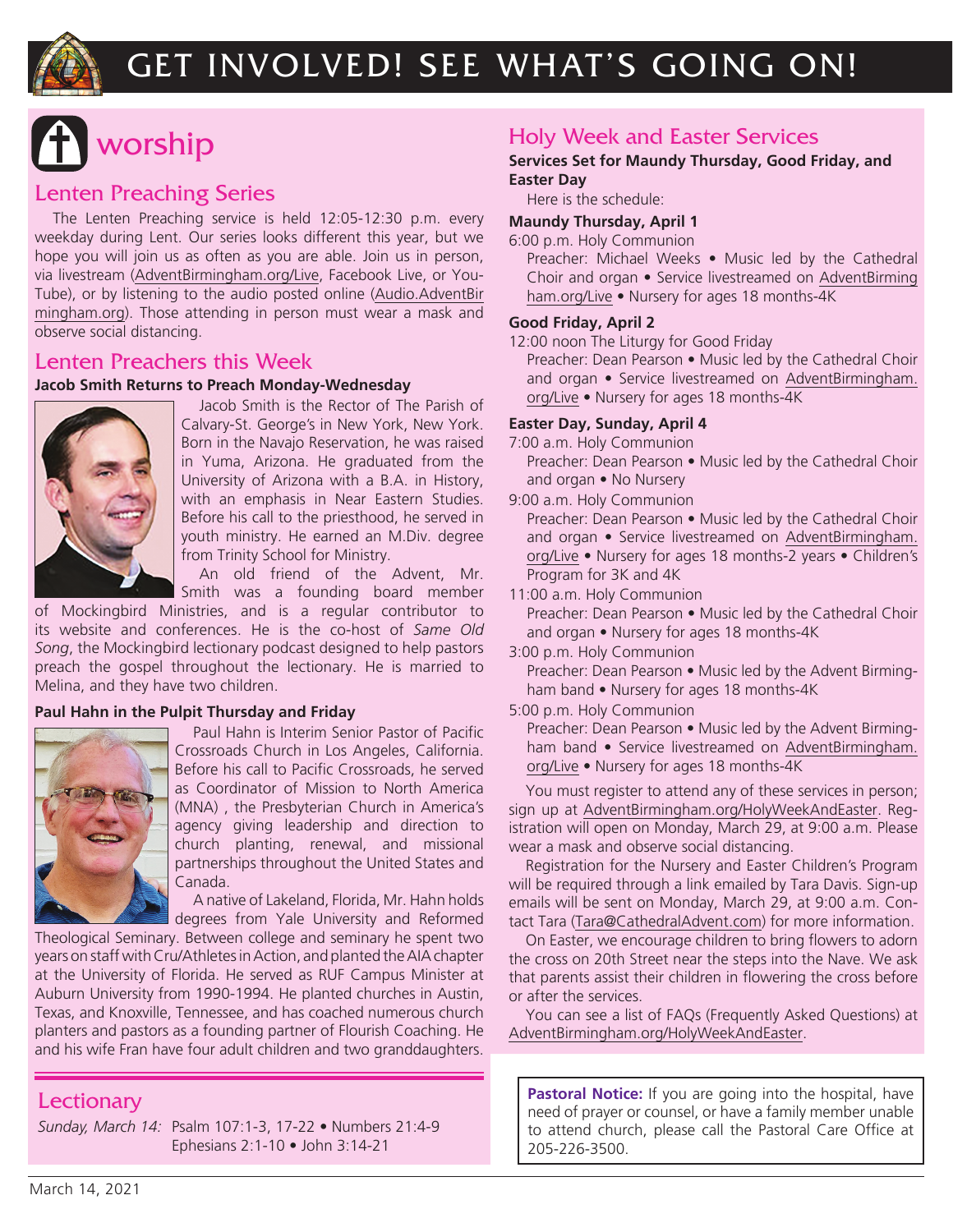## spiritual growth & fellowship

#### Lenten Lunches

#### **To-Go Boxed Lunches Offered this Year**

Boxed lunches are available to-go each weekday of Lent (except Good Friday) from 12:30-1:00 p.m. and include a sandwich (Advent pimento cheese, Advent chicken salad, and a third sandwich or entree salad option), side items, dessert, and bottled water. The cost is \$10.00. Lunches may be picked up and paid for in Clingman Commons, and are available on a firstcome, first-served basis. We are eager to feed as many folks as would like to get a lunch. Contact Carolyn Lankford (Carolyn@ CathedralAdvent.com) for more information.

#### Youth Ministry

#### **Jr. High Dinner Gathering this Sunday**

All 7th and 8th graders are invited to a Junior High dinner gathering this Sunday, March 14, 5:45-6:45 p.m. at Cranmer House (2814 Linden Avenue, 35209). We'll provide dinner, have Bible study, and play some games. Students need to bring only their masks. Contact Tucker Fleming (Tucker@CathedralAdvent. com) with questions.

#### **Sr. High "Ides of March" Family Dinner this Sunday**

Come commemorate the Ides of March with Advent Senior High! Don your toga and ivory crown for our next Family Dinner this Sunday, March 14, 6:57-8:15 p.m. at Cranmer House (2814 Linden Avenue, 35209). Please bring a mask. Contact Rebecca Lankford (Lankford@CathedralAdvent.com) for details.

#### Young Adults' Ministry

#### **Gathering Set for March 30**

If you're in your 20s or 30s, please join us for a young adults' gathering Tuesday, March 30, 7:00-8:30 p.m. at Pies and Pints (125 20th Street South, 35233). We'll be sitting outdoors. Contact Michael Weeks (Weeks@CathedralAdvent.com) for more information.

#### Advent House Prayer Ministry

#### **Intercessory Prayer Is Available In Person or Via Zoom**

We are offering prayer sessions in person at Advent House, and virtually via Zoom. A safety protocol, following CDC guidelines, is in place at Advent House for the well-being of everyone participating. If you would like to schedule a prayer appointment at Advent House (2317 Arlington Avenue South, 35205) or via Zoom, please contact Kathy Logue (205-410- 4622, Kathy@CathedralAdvent.com).

Oh give thanks to the Lord, for he is good, for his steadfast love endures forever! Let the redeemed of the Lord say so, whom he has redeemed from trouble.  $\sim$  Psalm 107:1-2

### Time Change this Weekend

Daylight Saving Time begins at 2:00 a.m. this Sunday, March 14. Remember to set your clocks ahead one hour before going to bed Saturday night.

### Deadline Extended for Easter Flower **Memorials**

Due to a production error, the Easter flower envelope was mailed one week later than planned in the *Adventurer*. Therefore we are extending the publication deadline for inclusion of Easter flower memorials in worship bulletins to Tuesday, March 16, at 4:30 p.m.

### Nursery Provided on Thursdays During Lent

We offer a nursery for children ages 18 months-4k on Thursdays during Lent, from 11:45 a.m.-1:15 p.m. Parents need to register their children beforehand. Sign-ups will be emailed to parents by Tara Davis (Tara@CathedralAdvent.com).

# bookstore

#### **Bookstore Open Six Days a Week During Lent**

During Lent, the Advent Bookstore is open Sunday mornings, 8:30-11:30 a.m.; Mondays and Tuesdays, 11:30 a.m.-1:00 p.m.; Wednesdays, 10:00 a.m.-4:00 p.m.; and Thursdays and Fridays, 11:30 a.m.-1:00 p.m. Masks are required, and we maintain social distancing. Contact Ann Campbell (Ann@CathedralAdvent. com) for more information.

### memorials:

#### **Gifts Were Given In Memory Of:**

- **Ann Turner Hull**: (Endowment Fund) by Ann and Lucian Bloodworth; Judge and Mrs. Jack Carl; Shelley and Jerry Clark; Paul Oliver Woodall; Mary Colquitt Evans; Susan Prutzman; Lockett Lagroue; Robert and Susan Koonce; Betsy Dumas; Elizabeth Phillips; Charlotte King; Nancy Poynor; Mr. and Mrs. Hubert Goings, Jr.; Oakworth Capital Bank; Laurie and Frank Jones; Mr. and Mrs. Hobart A. McWhorter; Emily and Greg Curran; Drue and John Miller • (Mission and Outreach) by Mr. and Mrs. Donald Y. Menendez
- **Jim Garner**: (Music Discretionary Fund) by Thomas Graves and Bill McElwee
- **Laurie Dasher**: (Music Discretionary Fund) by Stephen G. Schaeffer
- **In Honor of the Rev. Canon Katherine Jacob**: (Dean's Discretionary Fund) by Charles Scribner
- **In Honor of Elizabeth D. Eshelman**: (Garden Fund) by E. Vail Eshelman Jeavons